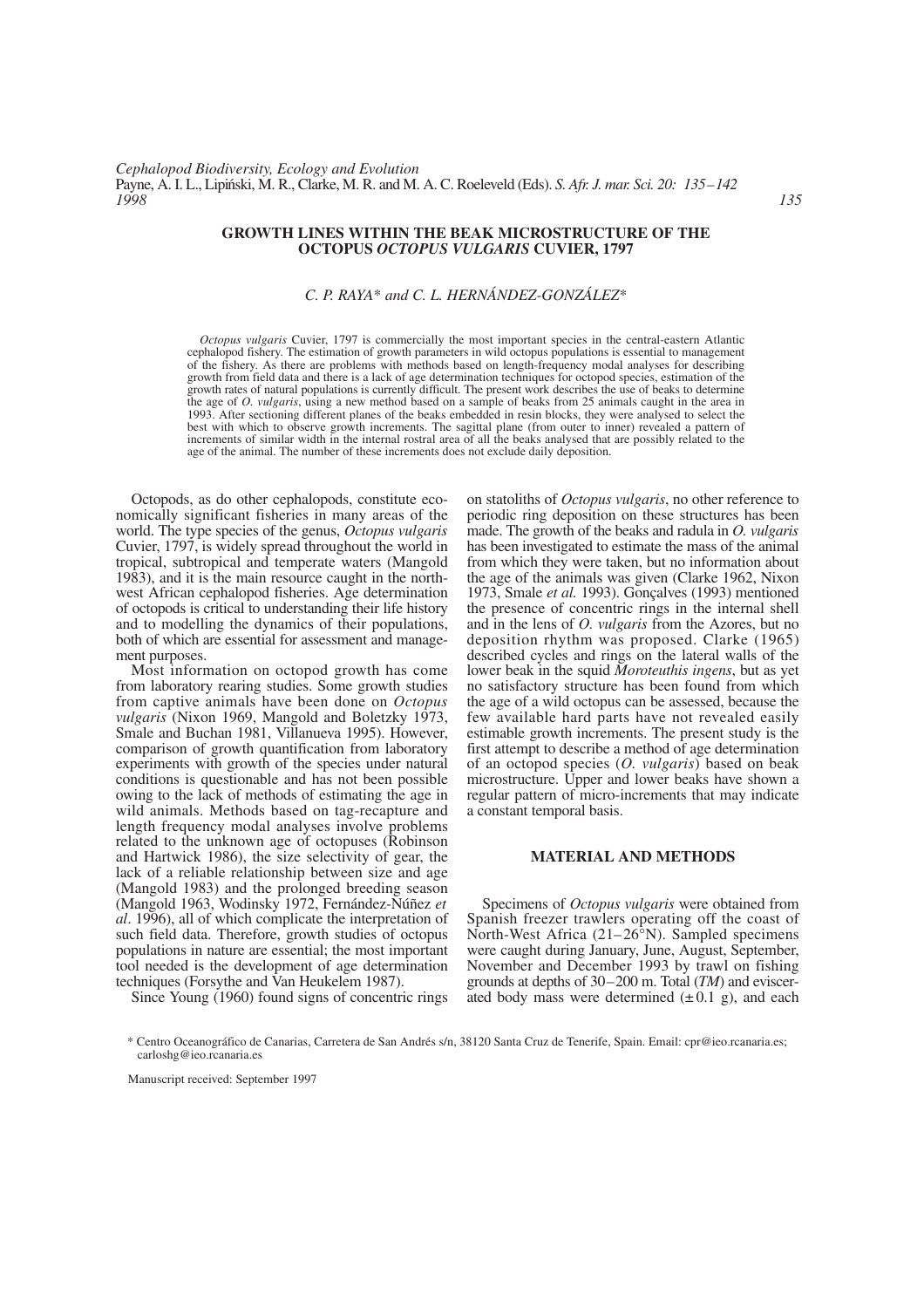

Fig. 1: Diagrams of the upper and lower beaks of *Octopus vulgaris* showing (a) the terms used in the text and (b) medial surfaces (grey) of the upper and lower beak after sagittal sectioning. The rostral area, showing the counting axis, is magnified in (b)

individual was sexed and assigned a maturity stage based on the appearance of the gonads and of the accessory reproductive organs (Día 1988). For a total sample of 524 individuals, the following body measurements were taken to the lower mm: dorsal mantle length (*DML*), mantle width, cephalic length and width, funnel length and width, and the length of the four left arms. The beaks of each animal were removed and stored in 70% ethyl alcohol. After cleaning with a  $3\%$  H<sub>2</sub>O<sub>2</sub> solution, the beaks were dried and the upper and lower ones of each specimen

weighed  $(\pm 0.1 \text{ mg})$ . The hood length *(HL)*, rostral length (*RL*) and shoulder-tip length (*STL*) were measured  $(\pm 0.01 \text{ mm})$  using terms defined by Clarke (1962), as shown in Figure 1a.

A subsample of beaks of different sizes was selected for sectioning from several planes in order to select the best for identifying bands. The sagittal plane was finally selected for presentation in this study. The upper and lower beaks of 25 specimens (males and females) covering the whole size range and sample period (Table I) were prepared and analysed. Sagittal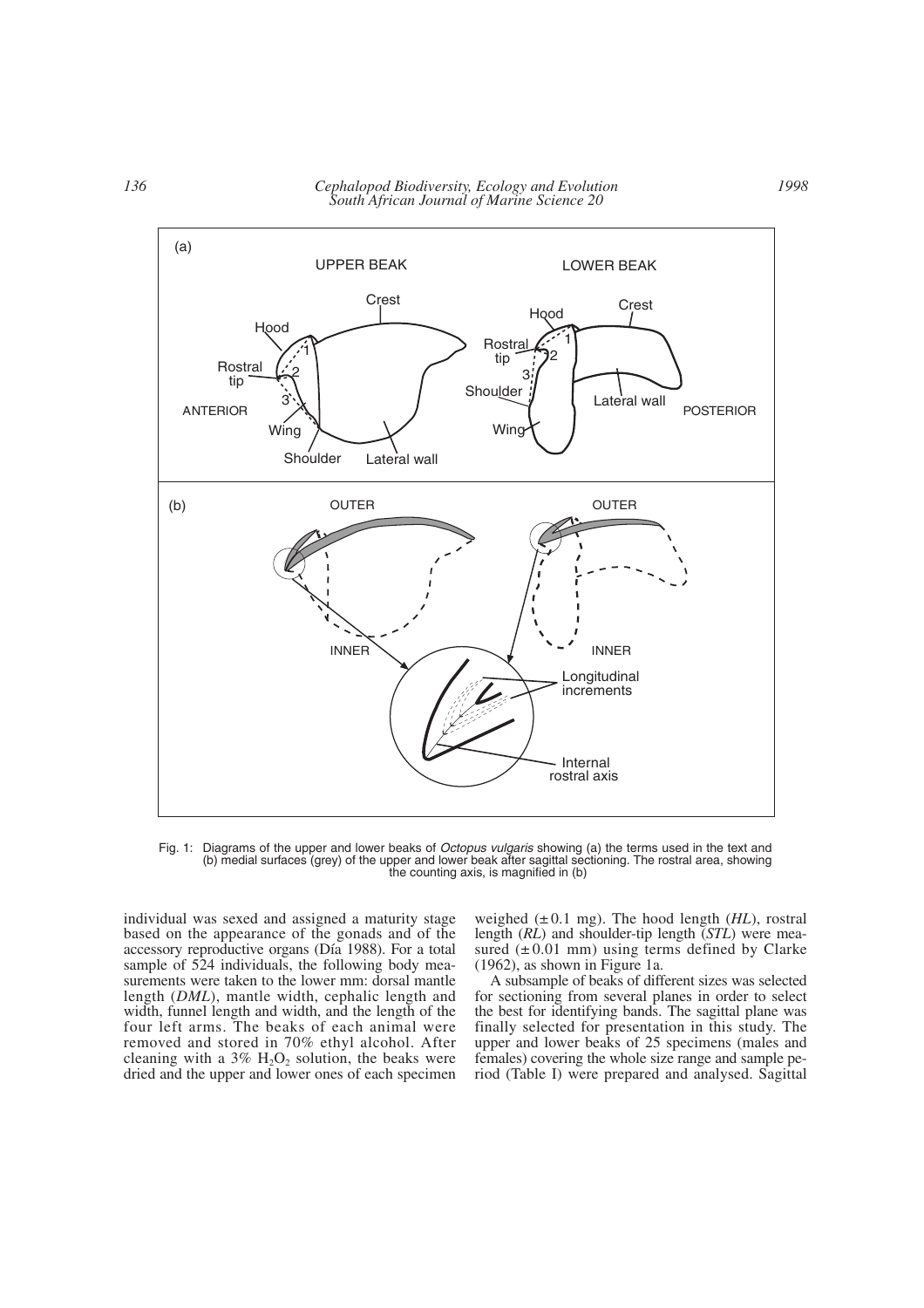| nterna<br>), rostral length ( <i>RL)</i><br>length of the interna<br>(HL), I<br>of increments and the<br>for each animal, hood length<br>the number<br>sex and maturity<br>beaks analysed, t<br>are presented<br>the i<br>ostral axis (IRA)<br>o (DML), total mass (T<br>and lower beaks. For<br>$\frac{1}{2}$<br>the upper<br>vulgaris.<br>$\frac{1}{2}$<br>Table I: Data collected for the sample of O.<br>shoulder-tip length (STL) and mass | Lower beak              | Mass<br>(mg)         |         | ntan ga shida go go ga ga ga ga tagach<br>Ca Chagaigh na chuidhean ann an t-ainm                                                                                                                                                                                                                                                                                            |         |         |         |         |         |      |                      |   |   |   |   |   |                                                                                   |          |                      |           |          |          |          |
|-------------------------------------------------------------------------------------------------------------------------------------------------------------------------------------------------------------------------------------------------------------------------------------------------------------------------------------------------------------------------------------------------------------------------------------------------|-------------------------|----------------------|---------|-----------------------------------------------------------------------------------------------------------------------------------------------------------------------------------------------------------------------------------------------------------------------------------------------------------------------------------------------------------------------------|---------|---------|---------|---------|---------|------|----------------------|---|---|---|---|---|-----------------------------------------------------------------------------------|----------|----------------------|-----------|----------|----------|----------|
|                                                                                                                                                                                                                                                                                                                                                                                                                                                 |                         | $\sum_{i=1}^{n}$     |         | これこの4 とて8 cuとのての cuとてて cuののて cuとこ8 cuとりはようのように suとりの cuという cuののこころ                                                                                                                                                                                                                                                                                                          |         |         |         |         |         |      |                      |   |   |   |   |   |                                                                                   |          |                      |           |          |          |          |
|                                                                                                                                                                                                                                                                                                                                                                                                                                                 |                         | $R_{\text{min}}$     |         | nggang pandung pandunggan dan masalahan.<br>Hadda pandung pandunggan dan masalahan                                                                                                                                                                                                                                                                                          |         |         |         |         |         |      |                      |   |   |   |   |   |                                                                                   |          |                      |           |          |          |          |
|                                                                                                                                                                                                                                                                                                                                                                                                                                                 |                         | $\binom{m}{n}$<br>HL |         | d d n o w o L ∞ w w o o o w n L L w n L L w w o L<br>∞ o o o ∞ w w w ∞ 4 L O o v o 4 H w H W O 4 w L D w W                                                                                                                                                                                                                                                                  |         |         |         |         |         |      |                      |   |   |   |   |   |                                                                                   |          |                      |           |          |          |          |
|                                                                                                                                                                                                                                                                                                                                                                                                                                                 | Upper beak              | Mass<br>(mg)         |         |                                                                                                                                                                                                                                                                                                                                                                             |         |         |         |         |         |      |                      |   |   |   |   |   |                                                                                   |          |                      |           |          |          |          |
|                                                                                                                                                                                                                                                                                                                                                                                                                                                 |                         | $\sum_{i=1}^{n}$     |         | ちんり&りこことのことをいけるからこうからあっているから、そうしゃのうとうとうでしょう。                                                                                                                                                                                                                                                                                                                                |         |         |         |         |         |      |                      |   |   |   |   |   |                                                                                   |          |                      |           |          |          |          |
|                                                                                                                                                                                                                                                                                                                                                                                                                                                 |                         | $R_{\text{min}}$     |         |                                                                                                                                                                                                                                                                                                                                                                             |         |         |         |         |         |      |                      |   |   |   |   |   |                                                                                   |          |                      |           |          |          |          |
|                                                                                                                                                                                                                                                                                                                                                                                                                                                 |                         | $\binom{m}{m}$<br>HL |         | てん。 こうちょうにしょう。 しんしょうしょうしょうしゅう こうしゅうしん しゅうしょう しょうしょう しょうしょう                                                                                                                                                                                                                                                                                                                  |         |         |         |         |         |      |                      |   |   |   |   |   |                                                                                   |          |                      |           |          |          |          |
|                                                                                                                                                                                                                                                                                                                                                                                                                                                 | Maturity                |                      |         |                                                                                                                                                                                                                                                                                                                                                                             |         |         |         |         |         |      |                      |   |   |   |   |   |                                                                                   |          |                      |           |          |          |          |
|                                                                                                                                                                                                                                                                                                                                                                                                                                                 | Sex                     |                      |         |                                                                                                                                                                                                                                                                                                                                                                             |         |         |         |         |         |      |                      | 됡 | E | 젉 | ᇘ | 됤 | ひ 昌                                                                               | 간 톱      |                      | - ひ- ひ- 집 |          |          | F        |
|                                                                                                                                                                                                                                                                                                                                                                                                                                                 | Number of<br>increments |                      |         | $\overline{5}$ * $\overline{8}$ $\overline{8}$ * $\overline{8}$ $\overline{8}$ $\overline{2}$ $\overline{2}$ $\overline{2}$ $\overline{3}$ $\overline{4}$ $\overline{2}$ $\overline{3}$ $\overline{2}$ $\overline{3}$ $\overline{2}$ $\overline{3}$ $\overline{2}$ $\overline{3}$ $\overline{2}$ $\overline{3}$ $\overline{2}$ $\overline{3}$ $\overline{3}$ $\overline{2}$ |         |         |         |         |         |      |                      |   |   |   |   |   |                                                                                   |          |                      |           |          |          |          |
|                                                                                                                                                                                                                                                                                                                                                                                                                                                 | $\frac{R}{2}$           |                      |         | า - พร้า - พร้า - พร้า - พร้า - พร้า - พร้า - พร้า - พร้า - พร้า - พร้า - พร้า - พร้า - พร้า - พร้า - พร้า - พ<br>พร้า - พร้า - พร้า - พร้า - พร้า - พร้า - พร้า - พร้า - พร้า - พร้า - พร้า<br>พร้า - พร้า - พร้า - พร้า - พร้า -                                                                                                                                          |         |         |         |         |         |      |                      |   |   |   |   |   |                                                                                   |          |                      |           |          |          |          |
|                                                                                                                                                                                                                                                                                                                                                                                                                                                 | Beak<br>analysed        |                      |         |                                                                                                                                                                                                                                                                                                                                                                             |         |         |         |         |         |      |                      |   |   |   |   |   |                                                                                   |          |                      |           |          |          |          |
|                                                                                                                                                                                                                                                                                                                                                                                                                                                 | $TM$ $(g)$              |                      |         | s de l'accelerace de l'accelerace de l'accelerace<br>s'accelerace de l'accelerace de l'accelerace<br>s'accelerace de l'accelerace de l'accelerace                                                                                                                                                                                                                           |         |         |         |         |         |      |                      |   |   |   |   |   |                                                                                   |          |                      |           |          |          |          |
|                                                                                                                                                                                                                                                                                                                                                                                                                                                 | (mm)<br>DML             |                      |         | 858568#848555555585588895                                                                                                                                                                                                                                                                                                                                                   |         |         |         |         |         |      |                      |   |   |   |   |   |                                                                                   |          |                      |           |          |          |          |
|                                                                                                                                                                                                                                                                                                                                                                                                                                                 | Month of<br>capture     |                      | January | January<br>January                                                                                                                                                                                                                                                                                                                                                          | January | January | January | January | January | June | June<br>June<br>June |   |   |   |   |   | June<br>September<br>September<br>September<br>September<br>September<br>November | November | November<br>November | December  | December | December | December |
|                                                                                                                                                                                                                                                                                                                                                                                                                                                 | Sample                  |                      |         | amanor xo quedinte pendente da contro                                                                                                                                                                                                                                                                                                                                       |         |         |         |         |         |      |                      |   |   |   |   |   |                                                                                   |          |                      |           |          |          |          |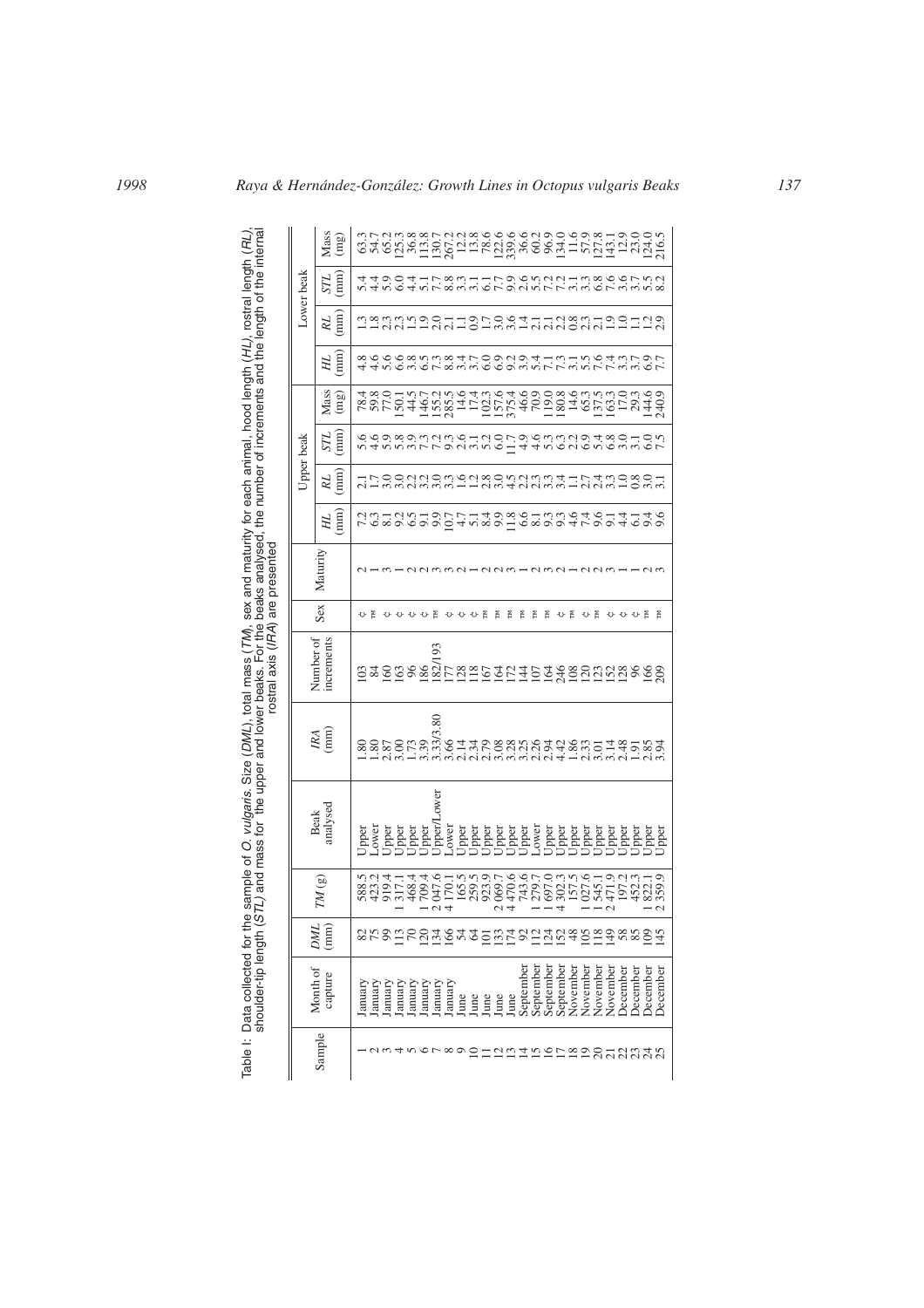

Fig. 2: Central-sagittal section of an *Octopus vulgaris* upper beak showing increments from the origin (left) to the outer part (right) along the internal rostral axis  $$ image obtained under (a) reflected light and (b) from an acetate replication of the same beak under transmitted light

parallel sections (0.5–0.8 mm) from the outer to the inner part of each beak (Fig. 1b) were obtained after embedding the beaks in Polyfix resin and sectioning with a Disgrape diamond slitting saw. Sections were mounted on slides, ground with fine-grain (1 200 grade) carborundum paper and polished with 3- and 1-µm diamond paste. The polished surfaces were etched with a 8.5% di-sodium ethylenediaminetetraacetate (EDTA) solution with exposure times between 6 and 48 h or with 37% HCL (exposure times 5–10 minutes) prior to microstructure examination.

The selected section of each beak was analysed using an image analysis system as follows: the images for microstructure examination were obtained from a Nikon photomicrography camera mounted on a Nikon binocular microscope ( $75 \times$  magnification) under oblique reflected light. The final magnification of the micrographs was  $100 \times$ . The slides were scanned with a Minolta QuickScan 35 film scanner (150 pixels per inch resolution) and the images enhanced using the "Emboss" filter of the Adobe Photoshop 4.0 software (Adobe Systems Inc.) before counting bands and measuring distances using the Optimas Version 5.1 software (Bioscan, Inc.). The linear axis selected for counting is the longest, with maximum increment width, and it usually has the best increment clarity. That axis, defined as the contact line between the inner side of the hood and the rostral part of the crest, seems to be a constant deposition axis, hereafter referred to as Internal Rostral Axis (*IRA*), as indicated in Figure 1b. Several slides (2–4) covering the *IRA* were needed for each individual. The increments were semi-automatically counted, and the total transect length and the distance from the line origin to each successive mark were displayed in calibrated units (µm). The bands in some small distances where the increments were poorly seen were extrapolated using the mean increment width of the next 10 increments. All these distances were automatically exported to a file where increment width  $(\pm 0.01 \,\mathrm{\mu m})$  was calculated.

Acetate replications were obtained from some beaks after etching and a three-minute exposure to acetone and observed under transmitted light. A subsample of eight beaks was also selected for analysis by scanning electron microscopy (SEM) and prepared as follows: after etching, each section was removed from the slide, attached to a SEM stub with doublesided tape and the surfaces were coated with a thin continuous layer of gold before examination.

## **RESULTS AND DISCUSSION**

### **Identification of increments**

The upper and lower beaks of the 25 individuals studied revealed a pattern of bands on the greycoloured surface shown in Figure 1b, after cutting in a central sagittal plane from the outer to the inner part of the beak, where a pattern of bands can be seen on the medial surfaces (Clarke 1965) facing this plane. The increments were usually more prominent along the *IRA* but they continue from the anterior to the posterior part of the hood and of the laterall wall. The term "Longitudinal Increments" is used for these thin and closed portions of the bands which are deposited parallel to the beak edges (Fig. 1b).

Comparing the upper and the lower beak images from the 25 individuals showed similar microstructure appearance with respect to both spatial and density patterns of the increments. The lower and the upper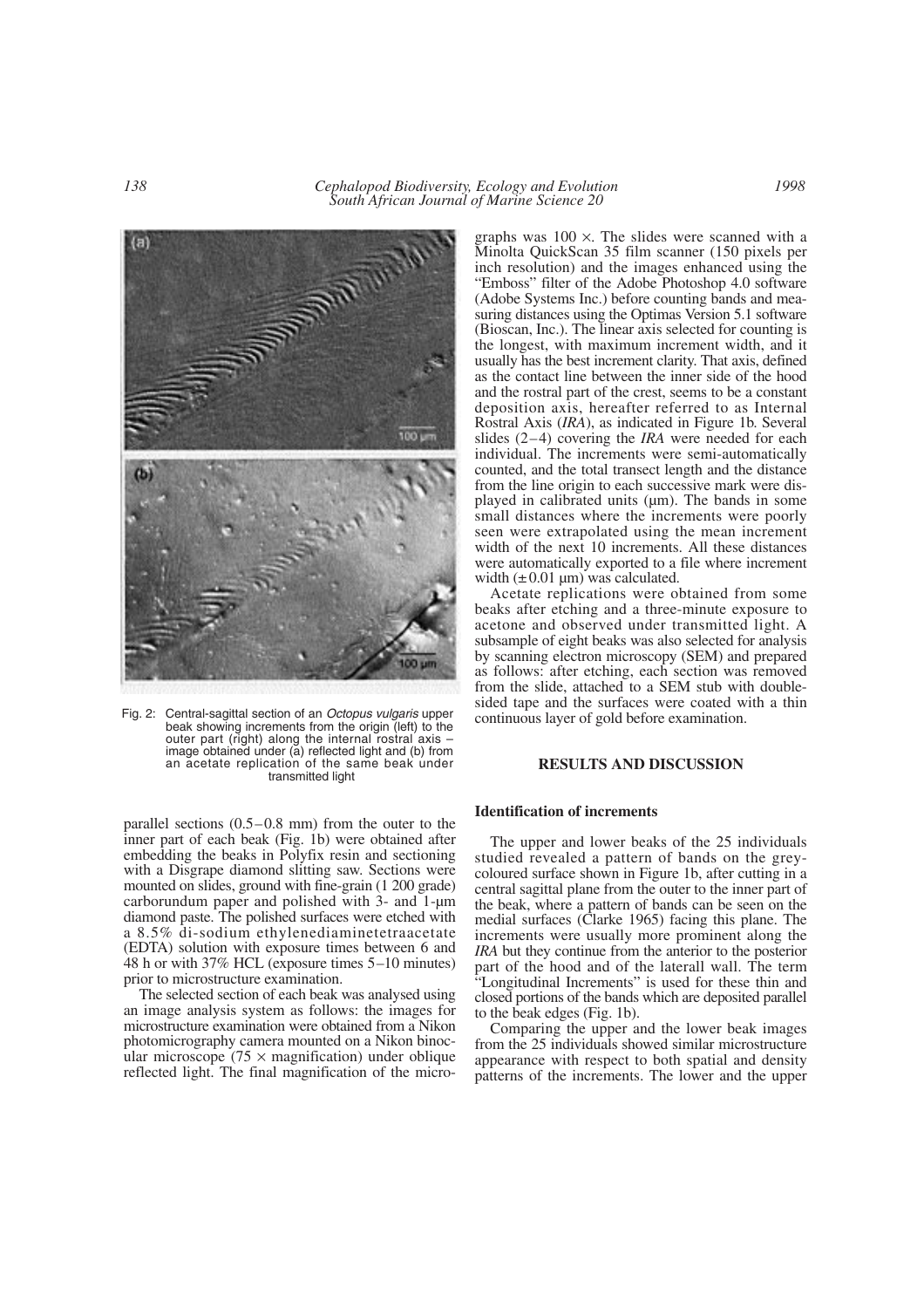beak were analysed in Specimen 7 (see Table I) and the number of increments counted were 182 and 193 respectively. The upper beak was generally used to count bands because the *IRA* exhibits a more complete increment sequence along this axis, although the lower beaks were used when the upper one was poorly prepared.

Statoliths are the hard structures most commonly used for cephalopod age estimation (e.g. Lipiński 1986, 1993, Jereb *et al*. 1991, Arkhipkin 1993, Jackson 1993, Raya *et al*. 1994), and the right or the left are generally used indiscriminately because both statoliths show the same morphology. As pointed out by Natsukari *et al*. (1988) for *Photololigo edulis*, right and left statoliths are mirror images of each other. The case of the beaks is different, because neither their morphologies nor their functions are identical: the lower beak supports the muscles that control the movements of the upper beak, cutting the food by means of the movements of the latter over the former. The lower beak also injects paralysing saliva, which contains cephalotoxin (Nixon 1985), into the prey (Altman and Nixon 1970, quoted from Gonçalves 1993). It is also possible that there is some erosion of the rostral area during the life of the animal, although no evidence of incomplete increments has been observed on the surface of the central sagittal plane.

### **Observation of increments**

Of the three observational techniques employed (directly under oblique reflection light of the binocular microscope, acetate replicating tape and SEM), the first was selected to analyse the sample because visualization and detection of the bands was much better than with the other methods. Only when the surface is reflected by the incident light (as with a "mirror" effect) are the bands clearly revealed (Fig. 2a) from the origin to the outer part of the axis. Under reflected light, each increment taken into account is composed of two units of deposition: a "light band" and a thinner and deeper "dark band" or "valley". These valleys were counted by the image analysis system and used as the increment count.

In the acetate replication, only the more prominent bands appear on the sheet under transmitted light (Fig. 2b). Better results were obtained with this technique and SEM for viewing the longitudinal increments along the hood and the lateral wall. An electron micrograph of Specimen 5 (see Table I) is presented in Figure 3a; it shows longitudinal increments in the hood of the lower beak. These increments were rejected for the analysis, because the number of bands varied depending on the counting axis selected in the same beak. The axis for counting those bands is shorter than



Fig. 3: (a) Longitudinal increments in an upper beak section of *Octopus vulgaris* as viewed with scanning electron microscopy; (b) increments revealed along the internal rostral axis under reflected light and (c) appearance of the same beak under the scanning electron microscope. All scans orientated from the origin (right) to the outer part (left)

*IRA* and usually exhibits an incomplete increment sequence. As pointed out by Campana (1992) for otolith microstructure examination, axis length and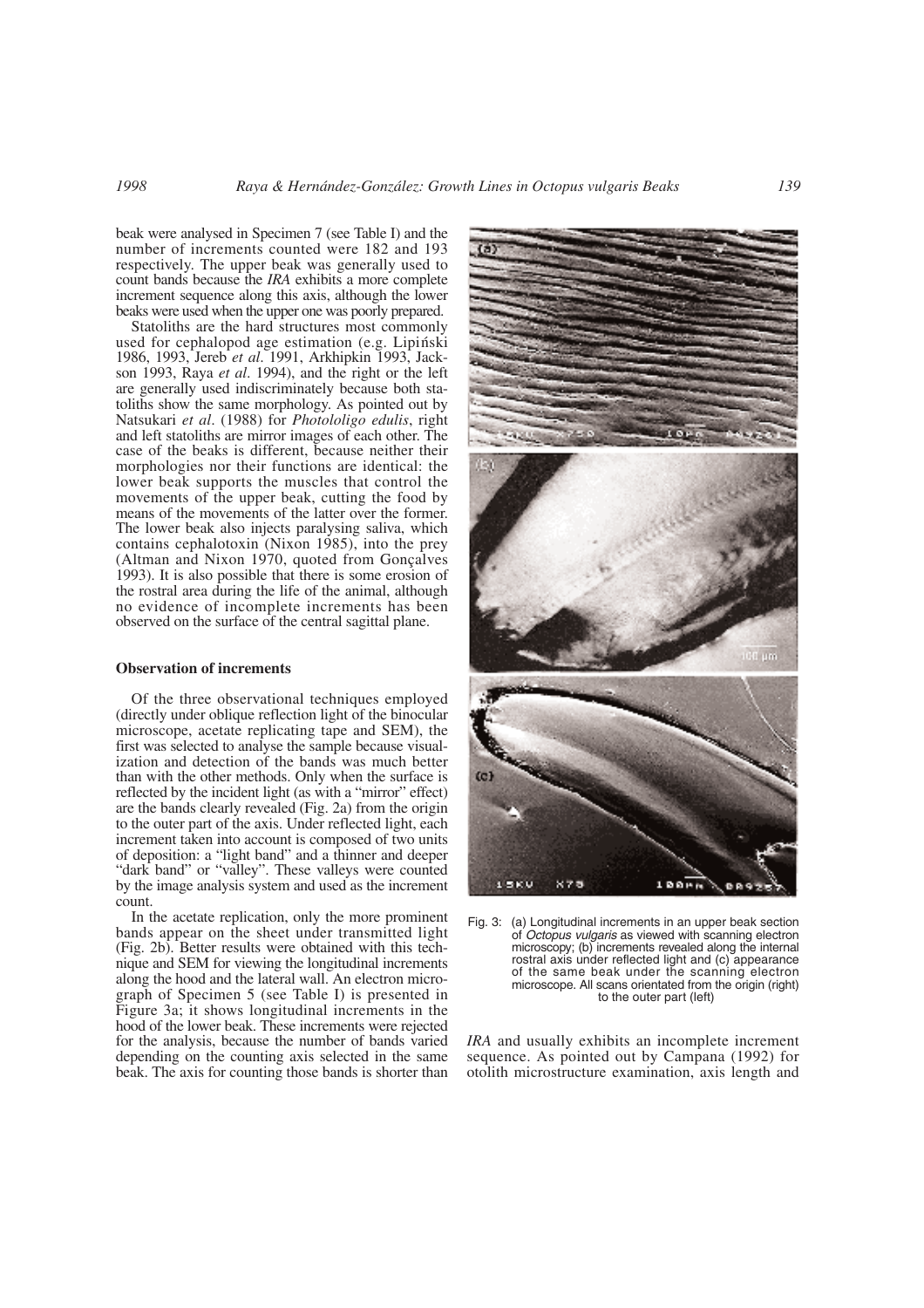

Fig. 4: Trend in increment width (average of each increment for the 25 specimens analysed) along the internal rostral axis of *Octopus vulgaris*

increment clarity should be the two criteria considered in the selection of axis process.

The bands observed along the *IRA* were more visible using the binocular microscope under oblique reflected light (Fig. 3b) than using SEM (Fig. 3c). Orientation of the specimen in the electron beam seems to be a key factor for visibility of the bands along the *IRA*, because increments are seen only when the beam of electrons bombards the beak surface with a minimum of 45°. Even when changing the angle and producing the signal by secondary and backscattered electrons, the eight samples analysed with SEM revealed only a few increments. These results are difficult to interpret because several factors may be involved, such as beak composition and/or a non-constant relief pattern of the bands throughout the section (some of the valleys seem to be orientated in oblique planes and not perpendicularly to the surface along the *IRA*). As pointed out by Robards (1978), if the specimen is non-conductive,

the charge will eventually become so great that imaging will be impaired and specimen damage will ensue. During SEM examination of the beaks, some damage was observed in those exposed to a longer period of examination. The chitinous composition of the beaks (Nixon 1985, Mangold and Bidder 1989) may be the cause of the poor visibility of the bands under SEM. However, because longitudinal increments can be detected by SEM, it may be possible that the orientation of the valleys along the *IRA* is essential to viewing such bands under SEM.

#### **Analysis of beak microstructure data**

The average increment width was calculated and plotted against the number of increments (Fig. 4). Increment width is quite constant along the *IRA*, although the first 50 bands seem to be slightly thicker.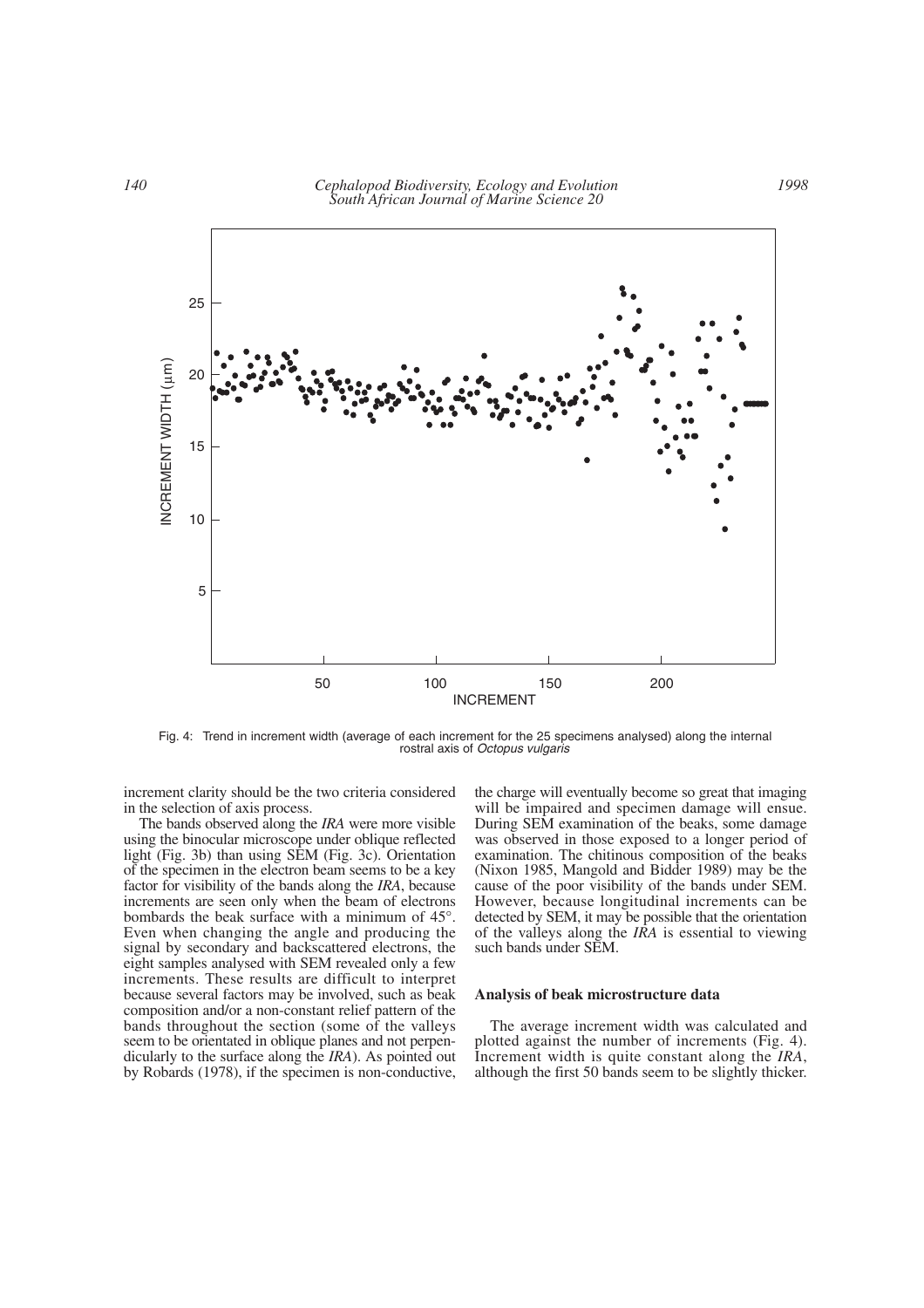

Fig. 5: Relationships between the number of increments counted in the beaks of *Octopus vulgaris* analysed and (a) internal rostral axis length, (b) total mass and (c) dorsal mantle length

There is a higher dispersion of the points from Increment 152, which is probably related to the relatively fewer beaks (<50%) with more than 152 bands. No age validation results are presented here, but the constant trend and appearance of the bands along the *IRA* may suggest a constant deposition, probably daily. In *Octopus vulgaris* and other shallow-water cephalopods, regular activity patterns and some evidence of endogenous rhythms induced by the

light-dark cycle have been reported, from both field and laboratory animals (Cobb *et al.* 1995). This endogenous rhythm may be reflected on a chitinous structure such as the beaks.

In the sample analysed here, the octopus which revealed the fewest increments in the beak (84) was a 423.2 g *TM* female. A male of 4 302.3 g *TM* revealed the most bands (246). If these bands are laid down on a daily basis from hatching, and assuming an incubation time of two months for this species at a water temperature of 16°C (Nixon 1969), the results presented here are consistent with a lifespan of around 10–12 months, although no animals larger than 4 470.6 g *TM* were analysed. Smale and Buchan (1981) proposed a lifespan of 9–12 months in female and 12–15 months in male *Octopus vulgaris* from the South African coast, based on laboratory studies, although they found a large variation in individual growth rates in both males and females. Recent rearing of *O. vulgaris* from Senegal (Domain *et al.* 1997) has also shown large individual growth variation and exponential growth in mass, and suggests the same short lifespan of around 12–15 months for both males and females.

The relationship between the number of increments and the internal rostral axis for males and females separately is illustrated in Figure 5a. Taking into account the few animals analysed, it may be suggested that the *IRA* has positive allometric growth. Comparing the number of increments against total mass (Fig. 5b) and dorsal mantle length (Fig. 5c) revealed no sex-related differences. The trend also indicates a relationship between the number of increments and both animal mass and *DML*. Validation of deposition periodicity and the analysis of a larger sample, covering a larger size range, is needed to obtain the growth parameters of the species, but the positive relationships found here between age (number of increments) and both size and mass suggests that increments are laid down regularly during growth.

#### **ACKNOWLEDGEMENTS**

We thank our colleagues Dr J. Pérez, for advice and assistance with SEM analysis, Ms M. Fernández-Núñez, for help with the preliminary experiments, Ms E. Hernández and Ms C. Dueñas, for help during preparation of the beaks, and Mr C. Minguell, for help during the image acquisition process. Thanks are also due to Ms V. Fernández-Vergaz and Dr E. Balguerías for their useful comments. Finally, thanks to Drs G. D. Jackson (James Cook University, Australia) and M. R. Clarke (Plymouth, U.K.) for their valuable comments on the draft manuscript.